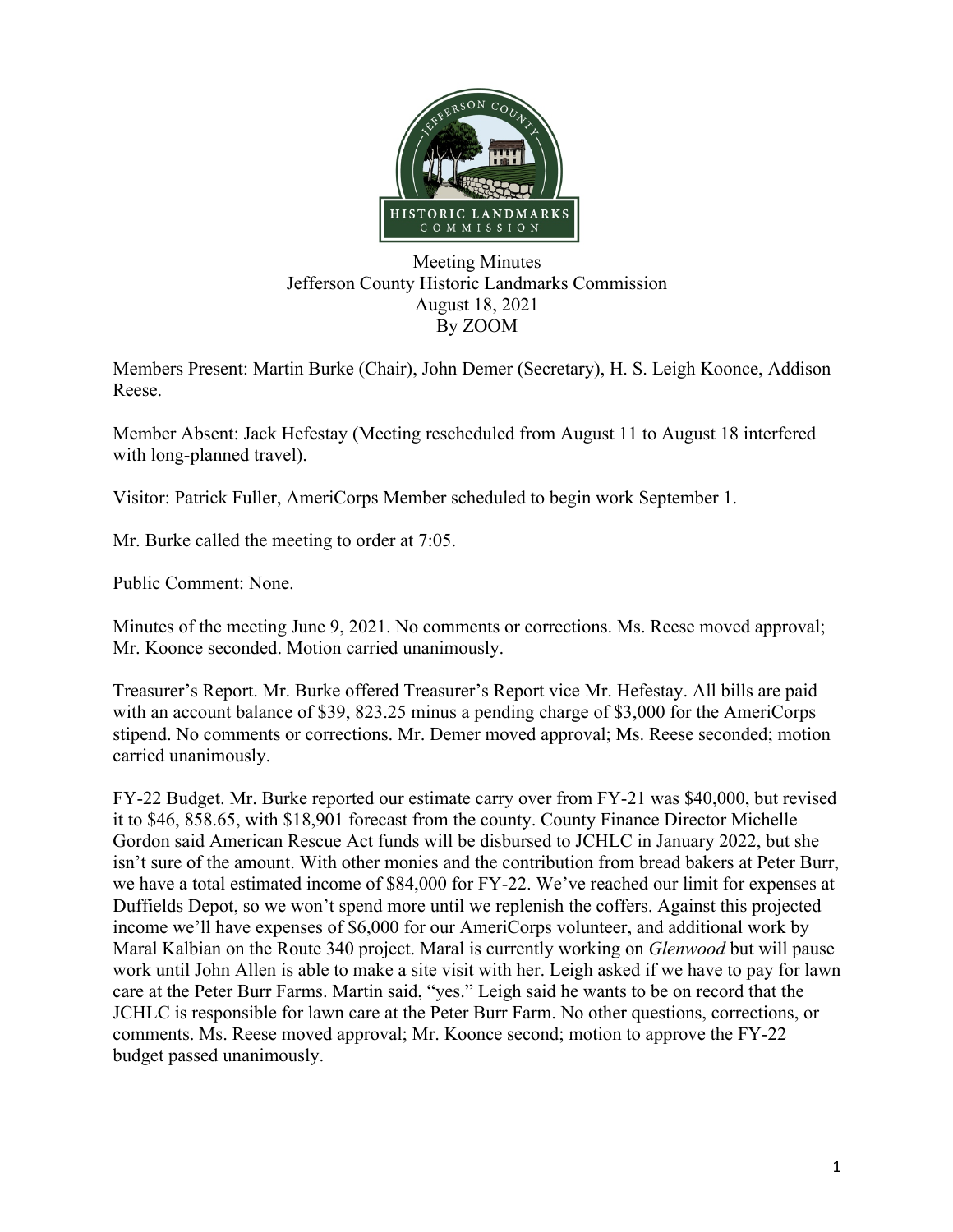## Reports.

Courthouse Committee. As Mr. Koonce is leaving the Commission, Mr. Hefestay will assume his duties as representative to the Courthouse Committee. Mr. Koonce applauded the support he has received from County Clerk Jackie Shadle who is interested in the history of the building.

AmeriCorps member recruiting. From four candidates Mr. Burke selected Patrick Fuller as our AmeriCorps Member for the following year. Mr. Burke will be Patrick's supervisor. Patrick will begin work formally September 1. Patrick graduated *cum laude* from Shepherd University this year with a major in history and a concentration in public history. He took Dr. Keith Alexander's class that included cemetery care, and he hopes to assist Ms. Reese with the Boyd Carter Cemetery. Patrick will research and nominate a property of his choice as a Jefferson County Historic Landmark. Mr. Demer will work with Patrick on a choice and its follow up. .

Status of Website, Facebook, and Instagram. Mr. Burke assigned the JCHLC website, Facebook page and Instagram account to Patrick vice Ms. Reese. Ms. Reese will assist Patrick in making the transition.

Status of Boyd/Carter Cemetery. Ms. Reese said two tractor-trailer trucks have been stuck attempting to make deliveries to Rockwool, this in spite of signs forbidding trucks from using Granny Smith Lane. The problem occurs when trucks back up to turn around and run the risk of damaging the cemetery. She said the crew had cut up fallen trees but there is more work to do. She suggested going into pocket (to pay for additional work). Mr. Burke asked her not to. She said she hopes to put fallen stones back into place.

Status of National Register and Jefferson County Landmark nominations.

*Saint Paul's Baptist Church.* Ms. Reese reported the project is moving along with encouragement and input from pastors and congregation. Ms. Reese asked for more photos and information on the congregation that Pastor Eggleton and the Reverend Eggleton said they would provide.

Route 340 Project. *Saint John's Episcopal Church*. Mr. Burke reported that the Episcopal Diocese of West Virginia has been unresponsive to the JCHLC request to nominate St. John's Church to the National Register. Mr. Burke added that a clause in the 1800s deed allows the donating family to reclaim their donation if the property ceases use as a church. The immediate descendant is Jimmy Burns. Mr. Burke will work with Rusty Morgan, a neighbor of Mr. Burns. Mr. Koonce said his internet connection was weak and asked Mr. Burke to clarify discussion with St. John's reversion to its donating family.

Instead of St. John's Church, Mr. Burke recommends JCHLC pursue a nomination of *Oak Hill* that lies just behind St. John's Church. Its owner is Jeanne Morton. Mr. Koonce suggested that Ms. Morton is a Realtor.

*Nathan Haines House*. Mr. Demer reported that he tried to reach its owner, John Coon, by email and phone, but to no avail. A nomination for the Haines House appears not in the cards in the immediate future.